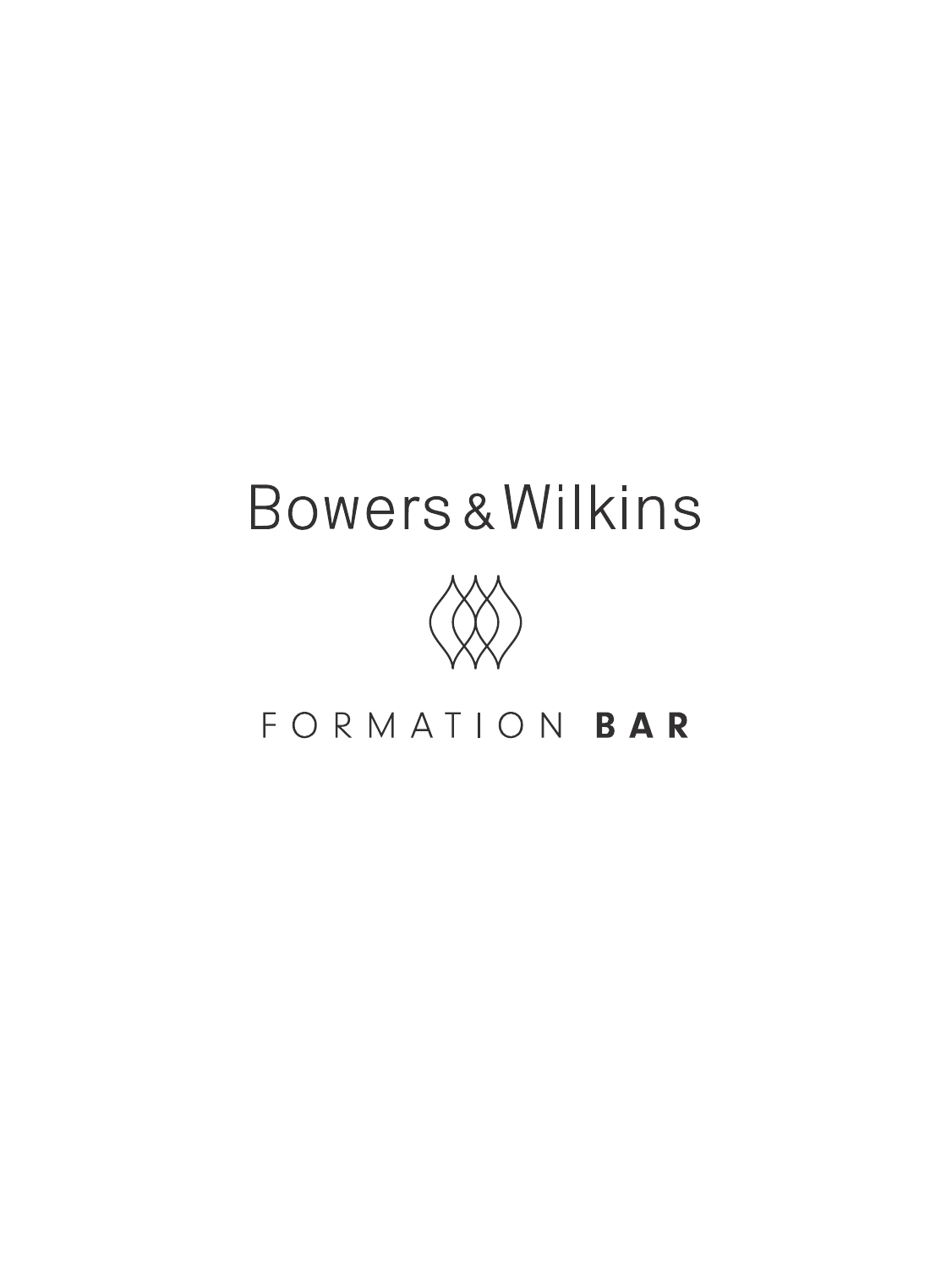Software version - V1.4

### Welcome to Bowers & Wilkins and Formation Bar.

Thank you for choosing Bowers & Wilkins Formation. When John Bowers first established Bowers & Wilkins he did so in the belief that imaginative design, innovative engineering and advanced technology were keys that could unlock the enjoyment of audio in the home. That belief continues to inspire every product we design and in Formation has found its most advanced expression yet.

Formation Bar is a network connected, wireless active TV soundbar that provides extremely high performance reproduction of TV audio and Formation audio streams. Formation Bar is primarily intended to be configured and controlled using the Bowers & Wilkins Home app. The app is available for both iOS and Android devices. Some commonly used control functions are also available via touch buttons on the Formation Bar top panel and it is additionally able to learn and respond to TV remote control volume commands. It is only possible to install and configure a Formation Bar using the Bowers & Wilkins Home app.

Formation Bar will enable you to:

- Listen to audio from your TV.
- Listen to audio from streaming services like Spotify, Apple Music, and Roon.
- Listen to network stored audio files.
- Listen to audio over Bluetooth from appropriately enabled Bluetooth source devices.
- Listen to audio from devices such as turntables (via a phono preamp) and CD players that are connected to a Bowers & Wilkins Formation Audio.
- Listen to audio, such as Internet Radio, from Airplay or Bluetooth compatible services and apps.
- Listen to audio playing anywhere in your home on any Formation device connected to your home network.

The Bowers & Wilkins Home app is required to connect your Formation Bar to your home network and also to establish connection with other Formation products in your home. The Bowers & Wilkins Home app and also provides some control and configurations functions during use. Before you begin your Formation Bar installation please download and install the Bowers & Wilkins Home app on your iOS or Android device. The Bowers & Wilkins Home app requires iOS V11.4 or later, or Android V8.1 or later. Bluetooth, and WiFi services must be enabled on your iOS or Android device. You will also need to know your WiFi network password.

Note: Location Services must be enabled on Android devices during the Formation set up process. This is because Formation products use a low power form of Bluetooth (BT-LE) for service communication which on Android devices is only switched on when Location Services are enabled. Bowers & Wilkins do not use any location services data for marketing purposes.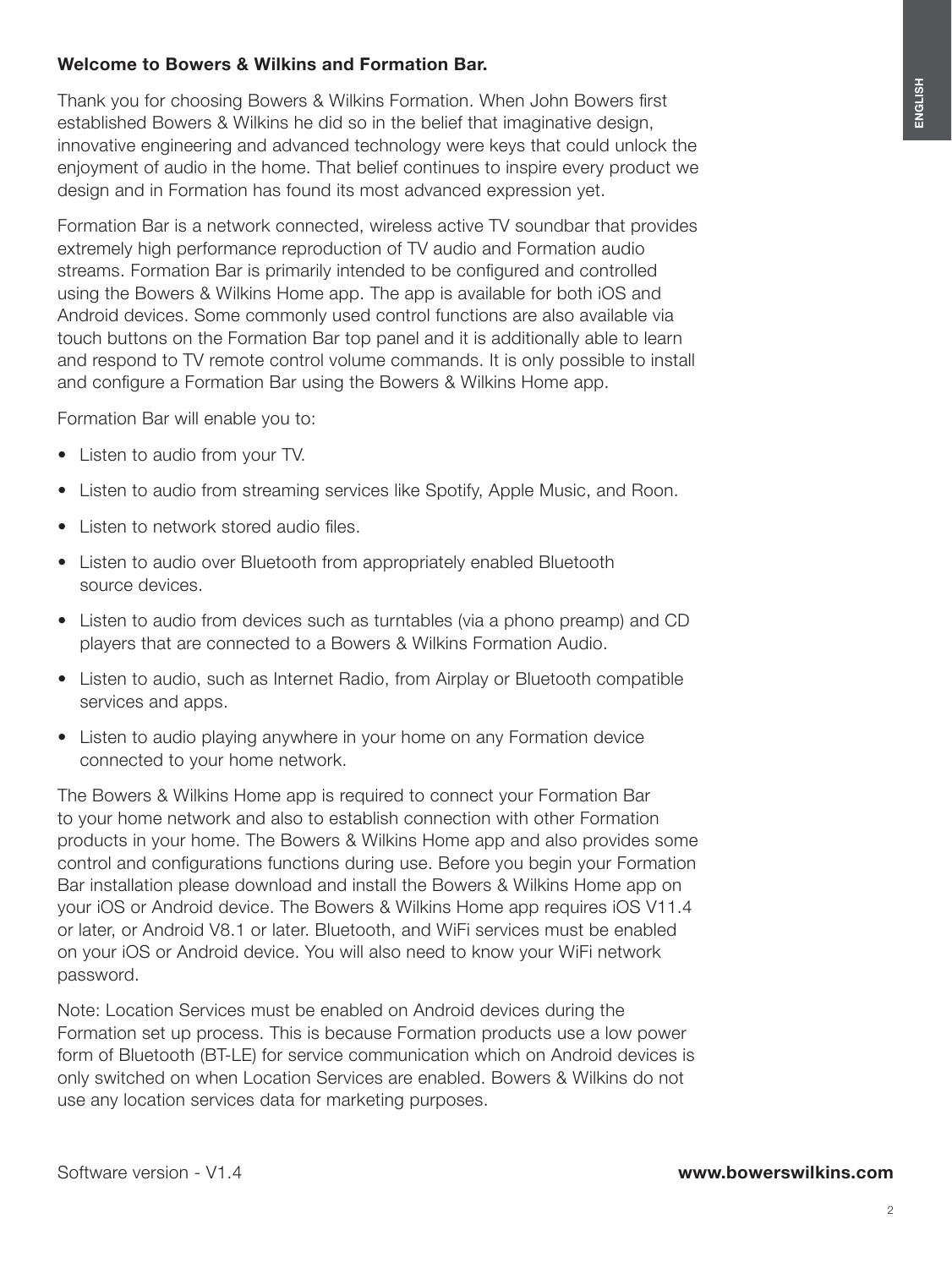#### 1. Formation Bar Carton Contents

#### Formation Bar

TOSLINK optical digital connection cable Mains power cable set appropriate for your territory Wall bracket Document pack

#### Environmental Information

This product complies with international directives, including but not limited to the Restriction of Hazardous Substances (RoHS) in electrical and electronic equipment, the Registration, Evaluation, Authorisation and restriction of Chemicals (REACH) and the disposal of Waste Electrical and Electronic Equipment (WEEE). Consult your local waste disposal authority for guidance on how properly to recycle or dispose of this product.

#### 2. Installing Your Formation Bar

Your Formation Bar requires a mains power supply to operate so must be located within reach of a mains socket. If your Formation Bar is to use a wired connection to your home network it will need to be located within reach of an appropriate network (Ethernet) cable.

Your Formation Bar is intended to be positioned directly below your TV screen and can be placed on a shelf, table or furniture unit, but can also be wallmounted on a dedicated wall bracket.

If you decide to place your Formation Bar on a shelf, ensure that the shelf is easily able to support the weight. Furthermore, Formation Bar audio performance may be diminished if mounting furniture or shelf panels are flimsy or resonant.

Note: If your Formation Bar is to be mounted on a wall bracket, be sure to install the bracket in line with its included instructions. If you are unsure of the suitability of a wall, or of your ability to install the wall bracket, you should engage specialist help. Stud-work and plasterboard walls are unlikely to provide adequate strength or rigidity to support a Formation Bar and bracket.

#### **Connections**

In addition to a mains power socket your Formation Bar carries an optical digital audio input socket for connection to a TV and an Ethernet socket for connection to a router should a wired network connection be preferred to wireless (WiFi).

Note: The USB socket located on the Formation Bar rear panel is intended for service and diagnostic use only. It cannot be used for any other purpose.

The Formation Bar optical digital audio input is intended specifically for the connection of an optical digital TV audio output. Use the supplied TOSLINK cable to connect your TV audio output to the Formation Bar audio input. The Formation Bar will automatically switch to its TV audio input when a signal is present.

Your Formation Bar will automatically identify and decode Dolby Surround encoded material and create a surround sound experience. If a Formation Bass subwoofer is connected in the same Formation space as your Formation Bar it will switch automatically to a low frequency effects (LFE) role when Dolby Surround encoded material is identified.

Once your Formation Bar is set up, you should switch off your TV internal speakers from the TV audio settings menu. You may also have to enable the digital audio output from the TV settings menu.

#### Switch On and Off

With all connections made, and the Bowers & Wilkins Home app installed on your mobile device. your Formation Bar is ready to be set up. Your Formation Bar has no mains power switch and, following a short start-up routine, will be operational as soon as it is connected to mains power. It will play an audio prompt when its startup routine is complete.

When a Formation Bar that has not been previously used is first switched on it will automatically enter setup mode to enable its connection to your home network and to any other available Formation devices. Setup mode is indicated by a slow orange pulse illumination of the Form touch button  $\overset{\mathcal{W}}{\otimes}$ The Formation Bar will also appear in the Bowers & Wilkins Home app as available for set up, either on the initial app page, or after selecting 'Add Formation product' from the app Settings page.

Your Formation Bar manages its operational state and power consumption entirely automatically and will switch to a power saving mode after twenty minuets of inactivity. There is no need ever to switch off your Formation Bar, however should you wish to do so, simply disconnected it from mains power. Your Formation Bar will retain its settings without mains power.

You can restart a Formation Bar by a short press and release of the reset button located on its rear panel. Pressing the button will switch the Formation Bar off and on again. All settings will be retained when your Formation Bar restarts. You can also restart your Formation Bar via the Bowers & Wilkins Home app Settings page.

If you wish to to reset your Formation Bar to its default settings, press and hold the reset button for five seconds. On restart, your Formation Bar will enter setup mode. All settings will be deleted when your Formation Bar resets. You can also reset your Formation Bar via the Bowers & Wilkins Home app Settings menu. The reset button is illustrated in Diagram 2.

#### Network Set Up

• With your Formation Bar in setup mode, with its Form button  $\mathcal{W}$  illumination pulsing slowly orange, launch the Bowers & Wilkins Home app on your iOS or Android device. The app will guide you with prompts though the set up process.

Note: Formation Bar employs a Bluetooth connection to the device running the Bowers & Wilkins Home app during the set up process. Bluetooth signals have a relatively short range and can be interrupted by room boundaries, so we recommend that your Formation Bar and Bowers & Wilkins Home app device remain in close proximity during the set up process.

• The Bowers & Wilkins Home app will first search for Formation products in setup mode and display a screen inviting the selection of one. Tap to select your Formation Bar. If you have already set up a Formation product and are adding an additional one, select 'Add Formation product' from the app Settings menu.

- The Bowers & Wilkins Home app will next invite you to name the "space" in which your Formation Bar is to be used. A list of default space names is provided but you can also create your own. When you have selected, or created, a space name, the app will ask you to touch the Form button  $\mathbb{\mathbb{R}}$  on the top of your Formation Bar to confirm the selection.
- If a wireless network connection for your Formation Bar is to be used, the next set up stage will connect your Formation Bar to your home WiFi network. The app will ask you to confirm the correct WiFi network and ask you to input its password. Alternatively, if your Formation Bar is connected to your network router using an Ethernet cable, this stage of the set up process will be bypassed.

Note: If you already have other Formation products connected to your WiFi network, Formation Bar set up will not require you input the WiFi password.

• With WiFi network configuration, and space selection complete, your Formation Bar is ready for use. Your Formation Bar will play an audio prompt to confirm successful set up.

#### Bluetooth Set Up

You can connect your Formation Bar to a Bluetooth enabled audio source device, such as a smartphone, to play audio over Bluetooth. Your Formation Bar must first be "paired" with the Bluetooth audio source device.

Once you have completed the Formation Bar network set up, open the Bowers & Wilkins Home app Settings page, and select the Formation Space that you wish to pair a Bluetooth device with. Next select '+ Pair a new device' from the Bluetooth menu and follow the app instructions to complete pairing. Your Formation Bar will play an audio prompt when pairing is complete and its Space will become available to the paired Bluetooth device for audio playback.

Note: Up to eight Bluetooth devices can be simultaneously paired with each Formation space, however devices will not connect and play to paired spaces automatically.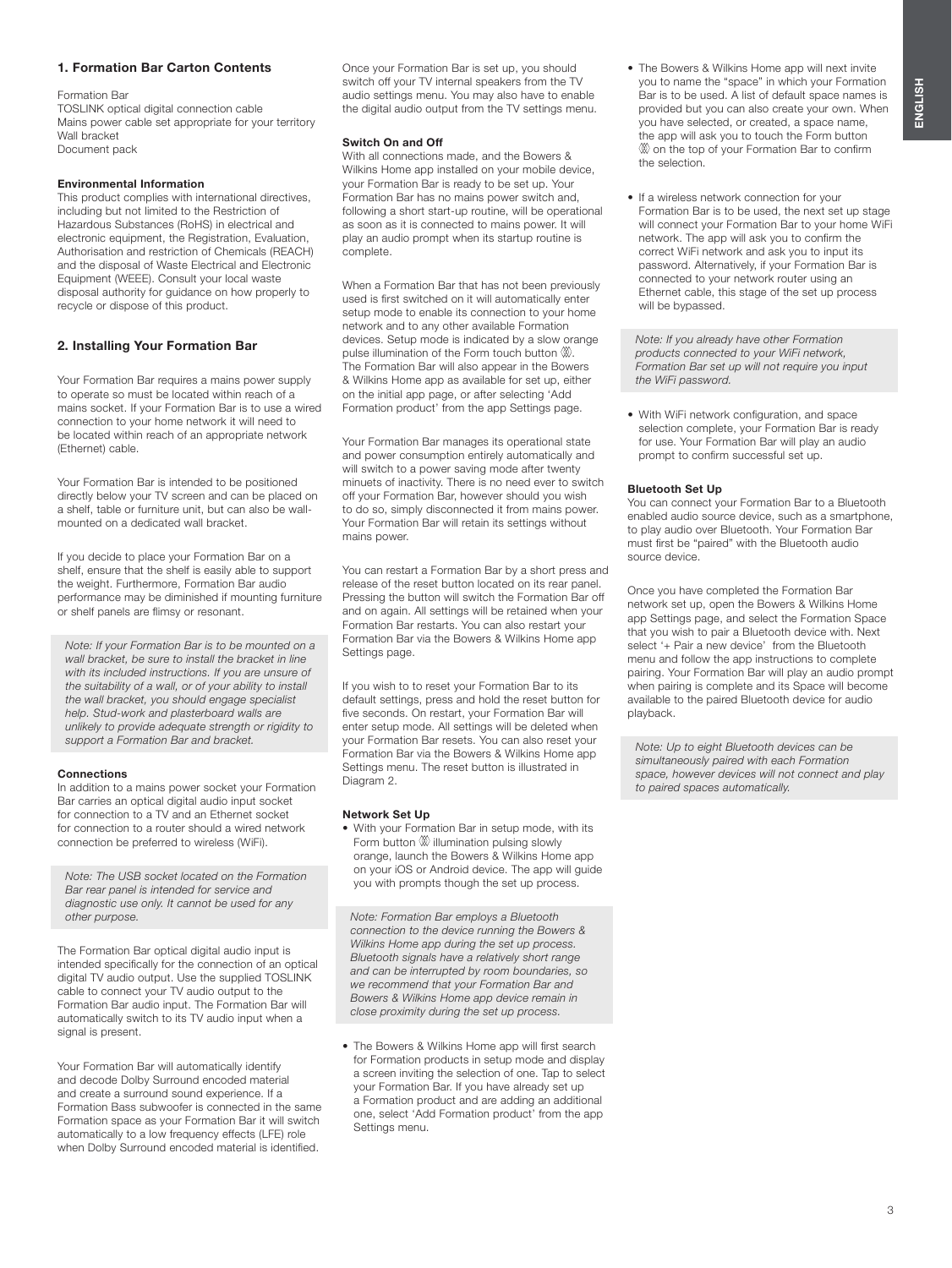#### 3. Using Your Formation Bar

#### The Basics

You can use your Formation Bar to play audio from your TV, from streaming services such as Spotify, Apple Music, and Tidal, from the Roon music library service, from network storage hardware and from internet radio via an appropriate iRadio app. If you have further Formation devices connected to your network, a Formation Audio for example, conventional audio sources connected to it will also be available through your Formation Bar.

#### Spaces

Spaces are a core concept of the Formation product family. A Formation "space" is a room or a specific area in your home in which you listen to music. Each space can include different combinations of Formation products. The possible configurations are displayed in Diagram 1.

#### Playing Audio

The Bowers & Wilkins Home app enables you to select and play any available audio source or stream. However, in much the same way that conventional audio source playback requires initiation through a play command, Formation streams must be first initiated through their own gateway app: the Spotify app for example, or a music library app such as Roon. Each gateway or library app will list your Formation Bar space as an available playback device using Airplay, Bluetooth or in the case of Spotify, Spotify Connect.

Once audio streams are playing on the Formation network they can be selected via the Bowers & Wilkins Home app or via the Formation Bar top panel Form touch button  $\mathcal{R}$ . Touching the Form button will cycle though the available streams and sources.

#### Formation Bar Top Panel Controls and Illumination

Your Formation Bar has touch buttons on its top panel that provide play/pause control, volume adjustment and source/stream selection.

• Touching the Play/Pause  $\triangleright$  II will alternately stop and restart audio playback.

Note: Play/pause will only operate if the stream source has play and pause functions that can be accessed through Bluetooth or network connections.

- Touching volume up (+) or down (–) will adjust the local volume of any network stream or local source. Pressing and holding the (+) and (–) buttons will continuously increase or decrease volume.
- Touching the Form button  $\mathbb W$  will cycle through and play the active streams and sources available to the Formation Bar.

#### Form Button illumination

The Formation Bar Form button illumination changes to indicate a variety of operational states.

#### 4. The Bowers & Wilkins Home App

With your Formation Bar configured and connected to your network, the Bowers & Wilkins Home app will open to its Home screen where the Formation Bar space and any other available Formation spaces will be listed.

Tap on a Formation space to select from any available streams or inputs. If there are no streams available, open a streaming app, Spotify for example, and select an item to play, then select the Formation Space from the list of available playback devices. Now, when you return to the Bowers & Wilkins Home app, the Spotify stream will be listed on the Formation Bar space page.

The Bowers & Wilkins Home app Home page has a Settings icon in the top right corner. Tap the icon to open the app Settings menu. The Settings menu provides options to configure and reset your Formation devices and re-name your Formation spaces. App and Formation device firmware updates are also initiated from the Settings menu.

#### Finding Your Way Around the Bowers & Wilkins Home App

The Bowers & Wilkins Home app will search for available Formation spaces when opened then display its Home page with the spaces listed.

#### **TV Space configurations**



#### **Music Space configurations**





Formation Wedge



Formation Wedge + Formation Audio



Formation Wedge + Formation Bass



Formation Wedge + Formation Audio + Formation Bass





Formation Duo + Formation Audio



Formation Duo + Formation Bass